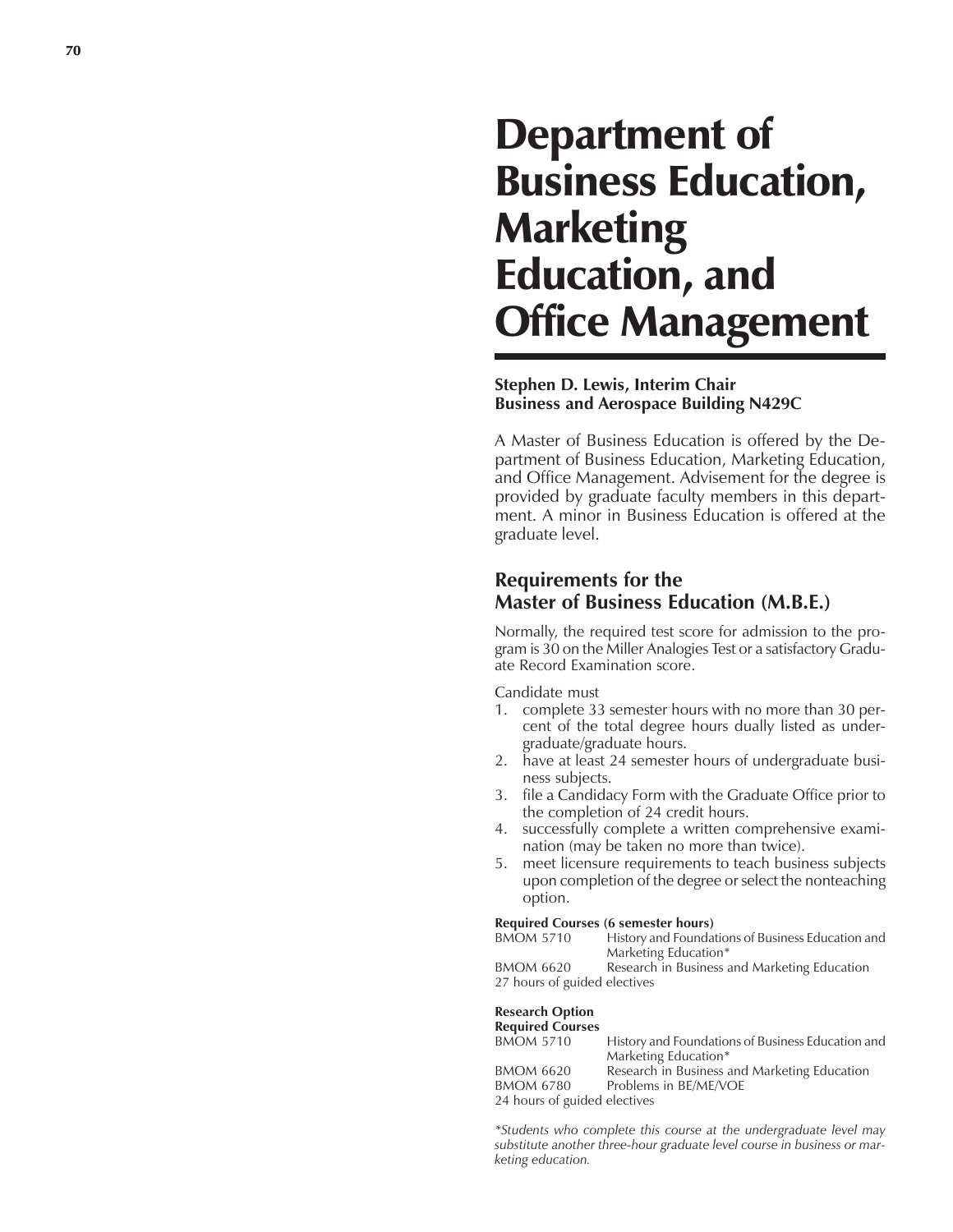*BMOM, FOED, and SPSE electives will be chosen in consultation with BMOM advisor or department chair.*

*A non-licensure training and development specialization includes BMOM 5410 and 5450. Electives for this specialization will be chosen in consultation with BMOM advisor or department chair.*

## **Courses in Business Education, Marketing Education, and Office Management [BMOM]**

- **5200 Problems in BE/ME/OM.** One, two, or three credits. Prerequisites: Graduate standing and consent of department chair. Individual research, reading analysis, or projects in contemporary problems and issues in concentrated area of study under direction of a faculty member. May be taken twice.
- **5210 Innovations and Problems in Accounting.** Three credits. Prerequisites: ACTG 2110 and 2120 or approval of instructor. A short history of accounting and data processing including aims, evaluation of textbooks, teaching strategies, testing, and course content.
- **5240 Materials and Methods in Basic Business.** Three credits. Analysis of objectives, materials, research, and appropriate instructional strategies for developing teaching strategies and delivery systems in basic business courses such as introduction to business, economics, international business, business communication systems, American business/legal systems, business management, marketing, and introduction to finance.
- **5250 Innovations and Problems in Administrative Business Services and Technology.** Three credits. Prerequisite: BMOM 2330 or equivalent. Instructional strategies in office technology including objectives, testing, audio-visuals, course content, basic programming, and standards.
- **5340 Integrated Administrative Technology.** Three credits. Prerequisites: BMOM 2330 and 2340 or equivalent. Development of necessary skills for administrators of word processing centers. Word processing feasibility, development, and implementation for business using a total information processing concept. Students develop a thorough knowledge and refine skills using various application software.
- **5350 Records Management.** Three credits. Equipment and systems used for information storage, transmission, and retrieval. Filing, microfilming, tape processing, storage system design, form usage, and other information management functions in the office.
- **5410 Managerial Media Presentations.** Three credits. Prerequisite: BMOM 2330 or equivalent knowledge of computers. Presentations in business and classroom environments. Emphasis on the communication process; audience analysis; presentation design and planning; media integration; innovative delivery techniques; equipment, software, and material selection; and evaluation criteria.
- **5450 Training Strategies for Business Systems and Technology.** Three credits. Prerequisite: BMOM 4410 or equivalent. Corporate learning specialist activities such as design, development, delivery, and evaluation of learning programs for a business environment. Focuses on adult learning theories with emphasis on professional learning activities related to innovative corporate educational programs.
- **5510 Business Report Writing.** Three credits. Prerequisite: BMOM 3510 or equivalent. Nature, general functions, and present need of reports in industry. Recognizing, organizing, and investigat-

ing problems preparatory to writing reports and construction and writing of distinctive business and technical reports.

- **5520 Instructional Strategies in Marketing Education.** Three credits. Develops competence in techniques of teaching with emphasis on problem-solving and demonstration procedures. Emphasizes teaching-learning evaluation.
- **5600 Organization and Administration of Marketing Education Programs.** Three credits. Organizing marketing education programs at the secondary and postsecondary levels; emphasizes youth organizations, techniques of coordination, and administrative procedures.
- **5640 Problems in Office Management.** Three credits. Evaluation of significant research in office management. Observations in local business offices and visits to managers and identifying and solving office problems.
- **5660 Organizational Communications.** Three credits. Prerequisite: BMOM 3510 or equivalent. Research and analysis of case studies of significant research; case studies in business communication; communication policies, principles, and procedures from the executive's viewpoint.
- **5670 International Business Communication.** Three credits. Provides a theoretical and practical framework for understanding and conducting effective international business communication. Emphasis on the analysis and development of international business communication processes.